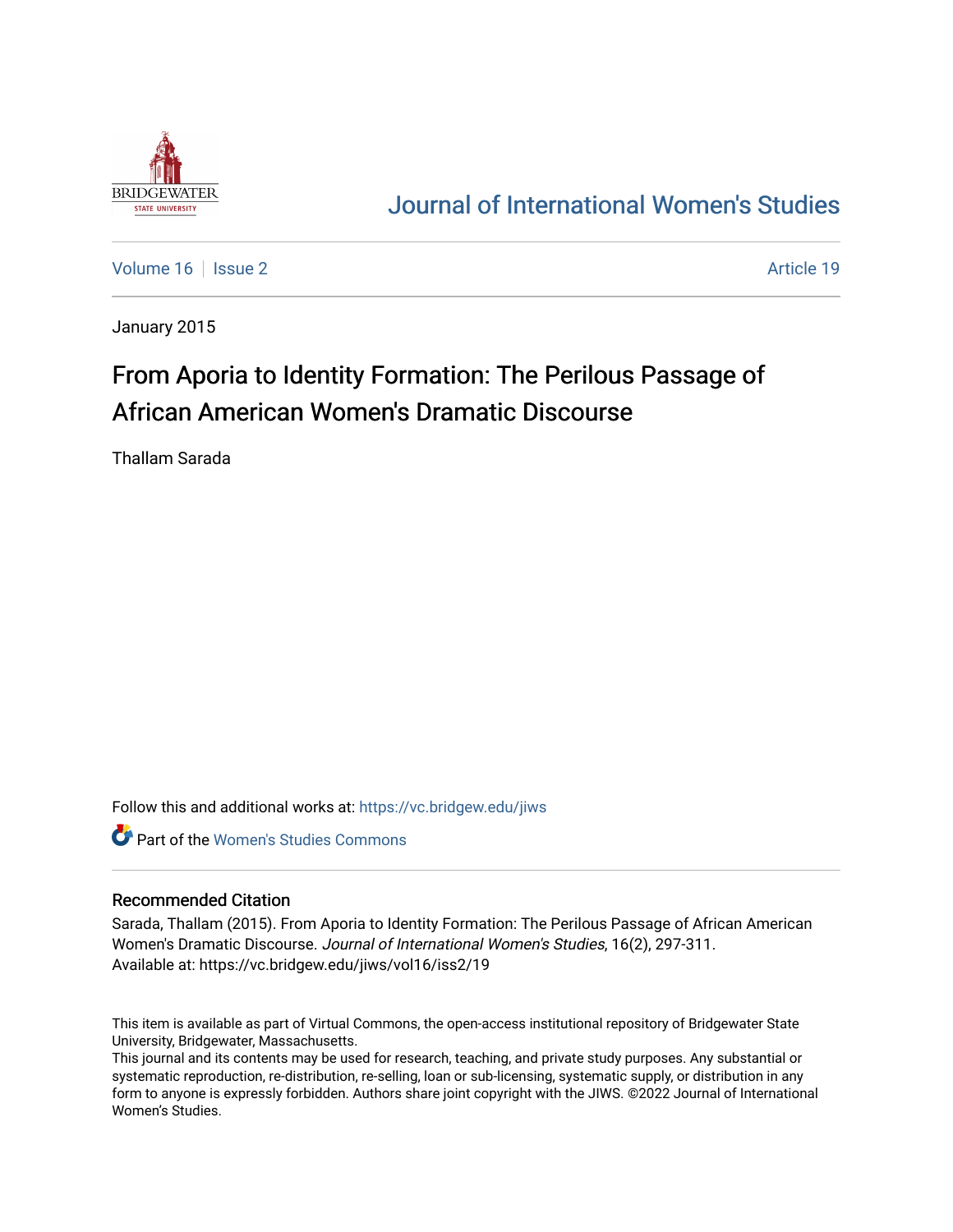#### Sarada: From Aporia to Identity Formation

This journal and its contents may be used for research, teaching and private study purposes. Any substantial or systematic reproduction, re-distribution, re-selling, loan or sub-licensing, systematic supply or distribution in any form to anyone is expressly forbidden. ©2015 Journal of International Women's Studies.

## **From Aporia to Identity Formation: the Perilous Passage of African American Women's Dramatic Discourse**

By Thallam Sarada $<sup>1</sup>$ </sup>

#### **Abstract**

This paper analyses the dramatic discourse of two African American women dramatists, Sonia Sanchez and Ntozake Shange. It uses as its critical framework Erik Erikson's theory of identity formation to examine their discourse, which challenges patriarchy and contemporary Anglo American feminist writings. It analyses the multiple ways in which Sanchez and Shange invent standard American English to present a unique African American women's perspective. Their discourse, this paper argues, thus challenges the prevailing notions of power, truth, knowledge and ideology to give voice to the previously silent black women.

*Key Words:* Aporia, Language, Dramatic Discourse, African American Women's Theatre, Challenge, Patriarchy, Sonia Sanchez, Ntozake Shange, Erik Erikson, Identity Formation

#### **Introduction**

Language is an intensely contested space where Black women writers of America have made their indelible impression, thus altering the nation's linguistic topography. Their writings are often a crusade for justice, aiming at establishing a positive identity in a largely inimical setting. Drama had initially been a more difficult space for African American women to enter and succeed on account of their marginalized status. But ever since Angelina Weld Grimke first penned her *Rachael* (1916), there has been no looking back for these Black women dramatists who have deployed the English language resourcefully both for artistic fulfillment and also to create linguistic identities for themselves in a White America. Sonia Sanchez and Ntozake Shange are two such inventive Black women artistes who have established distinctiveness for the entire spectrum of coloured women through a skillful use of language. Their language has evolved considerably over a passage of time. It has moved from what in philosophy could be termed as a state of "aporia" to a phase of establishing identity politics.

#### **Aporia**

 $\overline{\phantom{a}}$ 

Classical philosophy describes "aporia" as an intellectual puzzle which appears to be an impasse in an inquiry that emanates as a consequence of equally viable yet inconsistent arguments that reflect a certain amount of perplexity. The puzzle is a conundrum that cannot be

<sup>&</sup>lt;sup>1</sup> Dr. T. Sarada teaches in the department of English, Sri Venkateswara University, Tirupati, India. Her areas of research include African American women's theatre, postcolonial studies, gender studies and translation studies. She has authored a book entitled *African American Women Playwrights: A Study in Race, Gender and Class* (New Delhi: Prestige, 2010) while her second book on Indian feminist hermeneutics is currently under consideration. She has published articles in journals of national and international repute. She was a Fulbright Senior Research Fellow at the University of Wisconsin-Madison.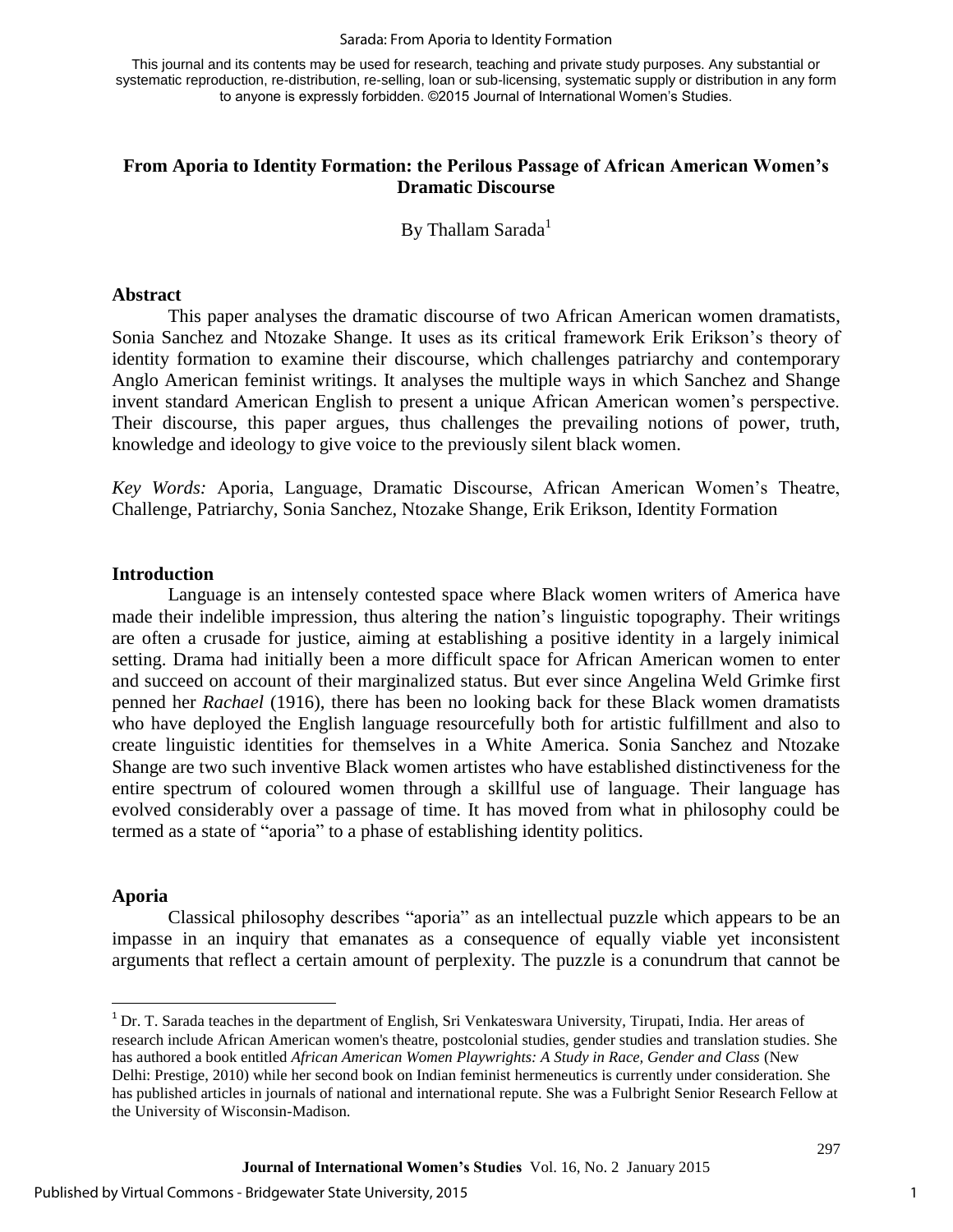easily solved, and continues to remain an enigma despite multiple attempts at solving it. The early dialogues of Plato end in an aporetic manner where Socrates questions his interlocutor about concepts like goodness, virtue, courage etc. Later, through a series of arguments, Socrates shows his interlocutor the flaws in his arguments after which the interlocutor admits his puzzled state. To Socrates, aporia has a purgative effect since it instills a quest for knowledge in the seeker of the answer. In fact, an aporetic manner plays a major role of inquiry in Aristotle's *Metaphysics*. In contemporary thought, Derrida's work *Aporias (*1993) adapts the basic connotations of the word from Plato, but he also puts it to his original interpretation. Derrida describes the impossibility of representing the experience of death in a positivist language and philosophy. To Derrida, death itself is an 'aporia' or an impasse that cannot be completely explained by western philosophy. Still, death defines human life, and our consciousness and hence becomes a "constitutive aporia" since it is both undefinable and also still defines our existence.

## **Aporia, Language and Identity Politics**

Aporia, language and identity politics are in strange ways imbricated. Post structuralism is of the basic view that language never fully grasps the signified but only creates a chain of signifiers. Language by itself remains inadequate to completely express the deepest human experiences. The language of the subaltern groups like that of the Black American women remains multiply disempowered to delineate their oppressive experiences since they were initially enmeshed in a world of linguistic perplexity to express their experiences in slavery. From such a state of an initial aporia, they have artistically used the language to depict the formation of their identities. "Identity" is a quintessential theme in feminist, postcolonial, cultural and psychoanalytical studies wherein works of art are usually linguistic mediums with which writers find their voices, articulate their selves and create psycholinguistic artistic mediums that form an interesting alternative vision of the domineering culture. "Identity" then, is a hold-all term embracing both individual identities and those of communities *en masse*. Numerous studies have currently significantly contributed towards an understanding of African American identity like those of James Baldwin, W. E. Cross, W. S. Hall, Sanders-Thompson V.L., etc. But one of the pioneers of research on identity politics is Erik Erikson. His pathbreaking research in the realm of identity studies aims at investigating the process of identityformation across a life-span. The theme of identity is used by Erikson first in his *Childhood and Society* (1950). He contends that "The study of identity…becomes as strategic in our time as the study of sexuality was in Freud's time" (Erikson 1950:256). It is a *holistic* integrating psychological pattern which is actually the epitome of ego functioning. Erikson's experiences with American Indians, his study of African American authors like James Baldwin, Eldridge Cleaver and the *Autobiography of Malcolm X* only established the view that identity is the nucleus of our psychological wellbeing. In fact, to him, identity rests on our ability to harmonize our different selves. It is "psycho-social" which is "located" in the "core of the individual" and yet also "in the core of his communal culture" (Erikson 1968:22). In truth, the development of identity is directly proportionate to individuals' ability to identify themselves with their cultural community. Black American women's identity is also "psycho-social" since it institutes deep connections with its "double-consciousness"<sup>2</sup> of having roots in both the Black African and

<sup>&</sup>lt;sup>2</sup> "double consciousness": The term was coined by W.E.B. Du Bois to describe an individual whose identity is divided into several facets. It is a theoretical tool that throws light on the psycho-social divisions in American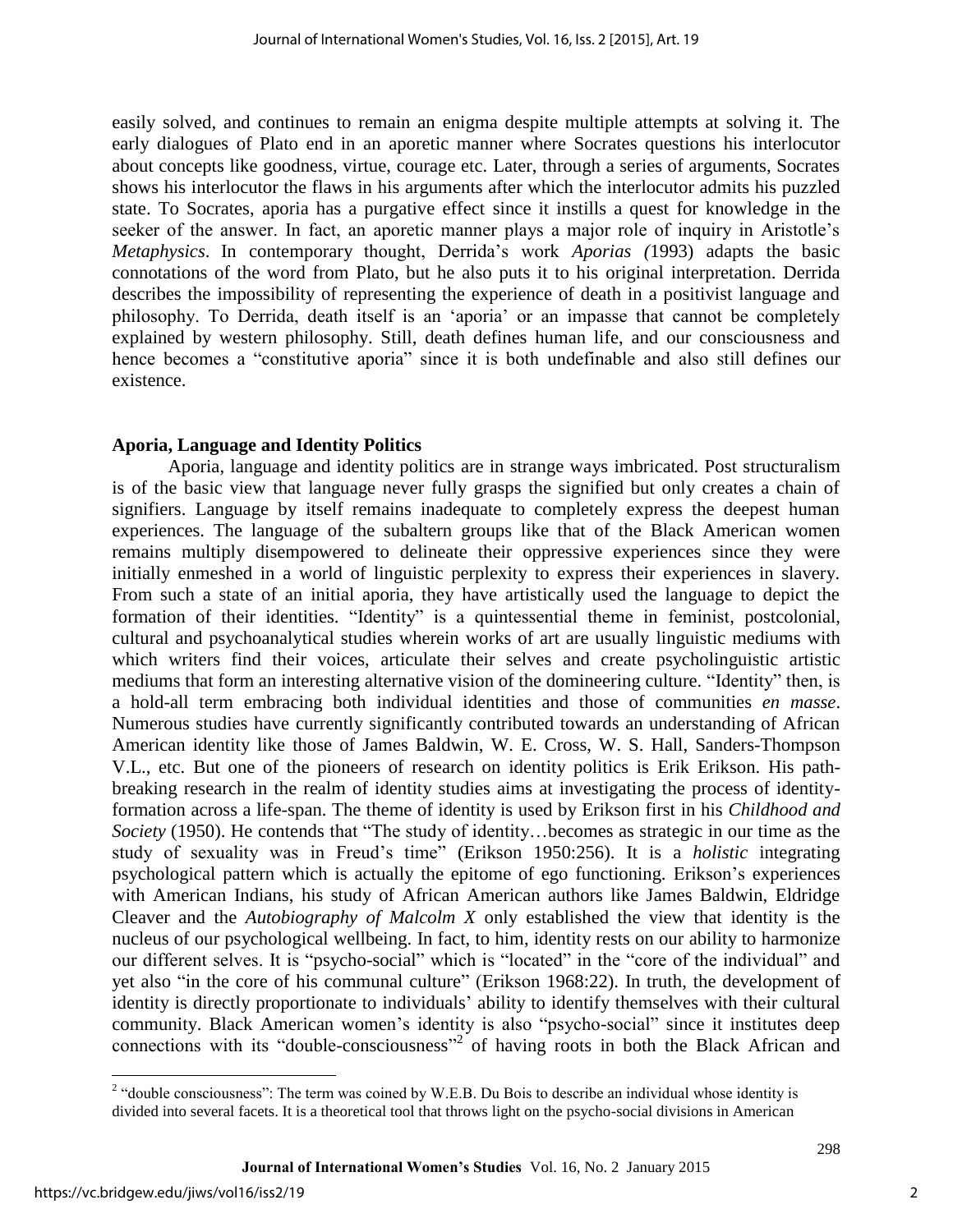White American traditions. Effective establishments of identity involve a powerful relationship with their nation, culture, subculture, language, mythology and also the value systems of that culture of identification. A powerful subterranean chord is established with the culture of identification. African American identity politics establishes this influential connection with their unique culture in America, its culture in the other parts of the African Diaspora and also with its ethnic roots. The development of any individual identity is embedded in a culture to infuse into its members a value system. To quote Erikson, he effectively proposes that "…true identity…depends on the support which the young individual receives from the collective sense of identity characterizing the social groups significant to him: his class, his nation, his culture" (Erikson 64, 93). Identity to Erikson is also *relational*. African American identity politics is also thus relational since African Americans strive for equality with other racial and ethnic groups within the U.S. despite systematic efforts at putting them down. Erikson's *Toys and Reasons* (1977) analyses the American society in terms of certain characteristics. The representative features Erikson categorizes in the American psyche are its adolescent nature, its puritanism, the image of the mom, the culture of the frontier society and the machine as a key figure of modern American society. Among these, Erikson contends that the puritanical foundation which is expressed in both a powerful work ethic and also in terms of a pursuit towards a lost paradise which could only be restored through arduous effort. In the process of tracking the lost Edenic ideal the White Americans ruthlessly exploit certain deprived social groups, in quest of their illusive dreams.

Erikson considers the period of identity formation as a "psycho-social moratorium" since members achieve this process of individuation only in the longer passage of time. Culture in fact approves of this psycho-social moratorium. Erikson has adopted the term "moratorium" from law where there is a legally authorized period of delay in the performance of legal obligations or the payment of debt. Erikson uses it to refer to the status of people who are actively involved in exploring different identities but have not made a commitment. A psycho-social moratorium is when people take a break from "real life" to actively search for their identities. During this period, individuals experiment with varied roles and groups to find the one best suited for themselves. This, according to the Eriksonian analysis, is a final stage of their identity formation when they also finalize their sense of ethics and morals.

But an identity study of an ethnic group would necessitate its analysis across a generation. Identity crisis then, and quests for the same are the most pronounced when a particular group/race/sex is jeopardized. African American literature also undergoes this strange process of moratorium before it has finally discovered itself. The women writers have significantly experimented with different literary genres in the process of actualizing their voices. Drama is one such genre where their language has matured with a mission of identity formation.

Basically the process of identity formation can be perceived at two intricate levels. Primarily it could be perceived as an inevitable teleological process in the ideological space of a material culture. Seen from this perspective, one could clearly perceive that the entire process of

 $\overline{\phantom{a}}$ 

society. Du Bois' focus is on the specific Black experience in America. He first used the term in an article entitled "Strivings of the Negro People" (1987). This piece was later revised and re-named as "Of our Spiritual Strivings" in his 1903 book *The Souls of Black Folk*. In his own words, the term "double consciousness" is "…a peculiar sensation of always looking at one's self through the eyes of others, of measuring one's soul by the tape of a world that looks on in amused contempt and pity. One ever feels his two-ness, an American, a Negro; two souls, two thoughts two irreconciled strivings; two warring ideals in one dark body, whose dogged strength also keeps it from being torn asunder." (duboisopedia www.library.umass.edu/spcol.)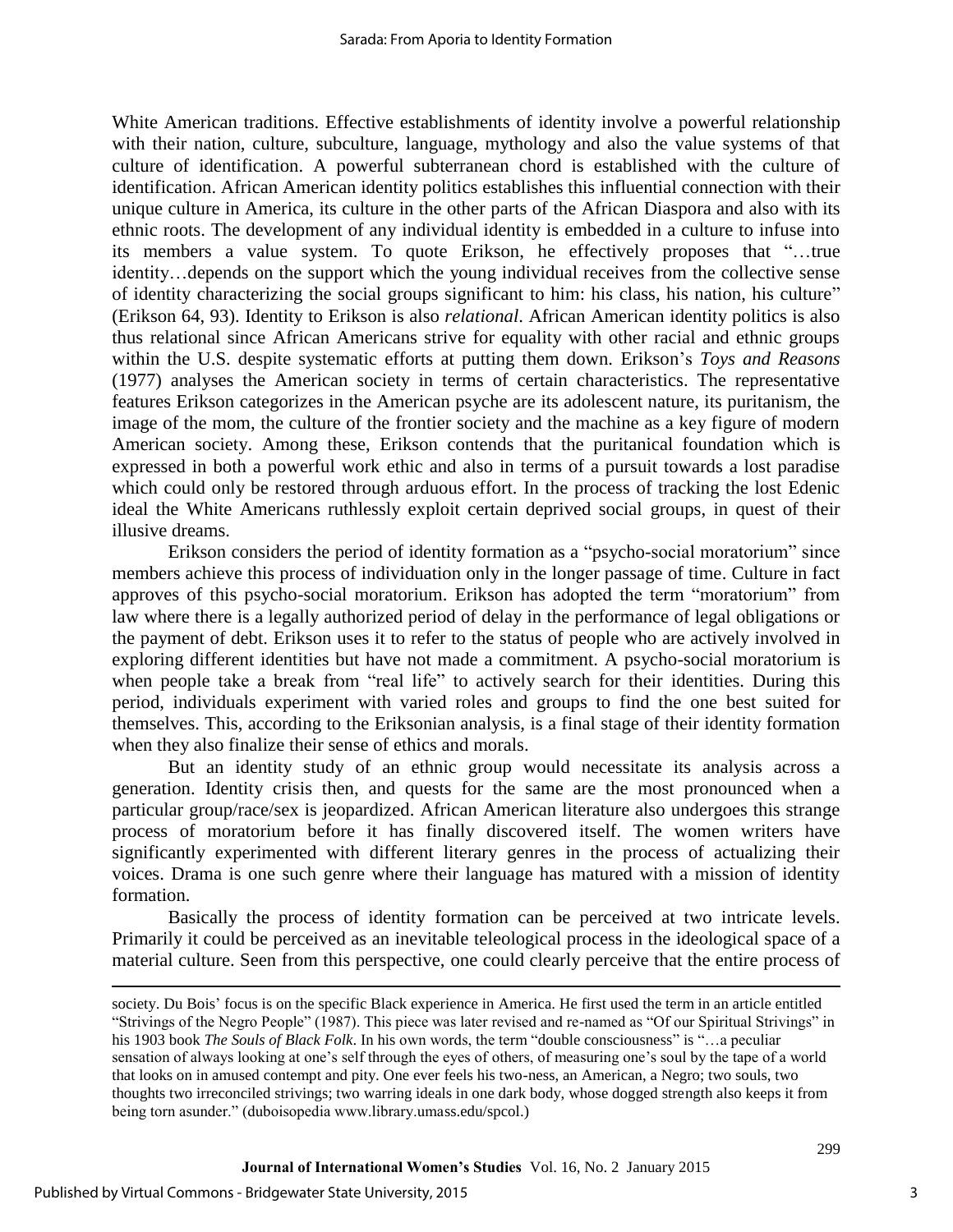identity formation actually corresponds with a larger scale of expansion and contraction. Shifts emerged from developmentalism and materialism in the 1950's towards a growing culturalism. An ideological pattern thus emerged wherein cultural identities flourished amidst rampant materialism. Identity-politics could then be perceived as a revolt against commodification, negation of ethnic values, asymmetrical power relationship between genders, failure to carve a cultural space and also as an urge to reinstate the self.

Secondly, in analyzing Black women's identity formation, the entire process is clearly linked with the dominant postmodern propensities like celebration of plurality, "difference" and a movement towards atomism. The works of Lyotard and Deluze<sup>3</sup> express a revolt against repressive cultural and linguistic leanings thus surging ahead towards a greater autonomy. The revolt paves way for self-definition, as in the case of African American women's dramatic discourse, which determines a broader gamut of linguistic epistemes and cultural codes. In some ways akin to French poststructuralist and postmodern critiques of identity, the social relations are often understood through linguistic structures. Language emerges as an important tool which aids in Black women's identity-formation. Their discourse is loaded with an innate mission of eliminating hierarchies and power constructions in the communicative context within which it is embedded.

## **Language and African American Women**

African American women's discourse also reflects their lived experiences which impart an experiential dimension to their language. Their discourse is not merely a collection of utterances/statements, but linguistic codes that are produced, enacted and determined in a specific sociolinguistic space. In writing back to the White centre,<sup>4</sup> African American male writers like Amiri Baraka, Ron Karenga and Ed Bullins have forged a powerful linguistic dialect that deliberately subverts normative White linguistic models which appear to them as an inadequate medium to define Black experiences. African American women's dramatic discourse

 $\overline{\phantom{a}}$ 

<sup>&</sup>lt;sup>3</sup> Jean Francois Lyotard's book *The Postmodern Condition: A Report on Knowledge* (1979) posits the view that in a postmodern society one sees the end of "grand narratives" or "meta narratives." He criticizes metanarratives like reductionism and the teleological notions of human history like Enlightenment and Marxism. Instead, he expresses a preference for plurality of small narratives that compete with each other and thus replace the totalitarian authority of grand narratives. Gilles Deleuze along with Felix Guattari discusses the issues of multiplicities in his book Bergsonism (1978) and delves into its political ramifications with Guattari in A Thousand Plateaus (1980). To put it succinctly:

A multiplicity is an entity that originates from a folding or twistingnof simple elements. Like a sand dune, a multiplicity is in a state of constant flux…A multiplicity has porus boundaries and is defined provisionally by its variations and dimension.

Delueze and Guattari redefine as multiplicities many of the key terms of western political theory. Delueze differentiates two types of multiplicity: the first one is fused with Platonic metaphysics and commonsense. This is quantitative and is countable; it can be "represented in space, possesses an identity; and differs in degree from one another." The second type of multiplicity is qualitative and continuous. It cannot be counted, e.g. the humanhood. "They are virtual, subjective and intensive; are experienced in lived time and differ in kind from one another." http://www.sage-ereference.com/political theory

<sup>&</sup>lt;sup>4</sup> "writing back to the White Centre": This is a term which is highly prevalent in postcolonial studies wherein the subdued and dominated groups write back in opposition to the hegemony of the colonizers/domineering culture. Ashcroft et al.'s *The Empire Writes Back* is one such attempt at tracing such oppositional literature which is also a form of counter-discourse. African American literature is generally perceived to be an invective against the White Centre. African American women's writings are a counter-discourse against White male and female creativity as well as Black male creativity.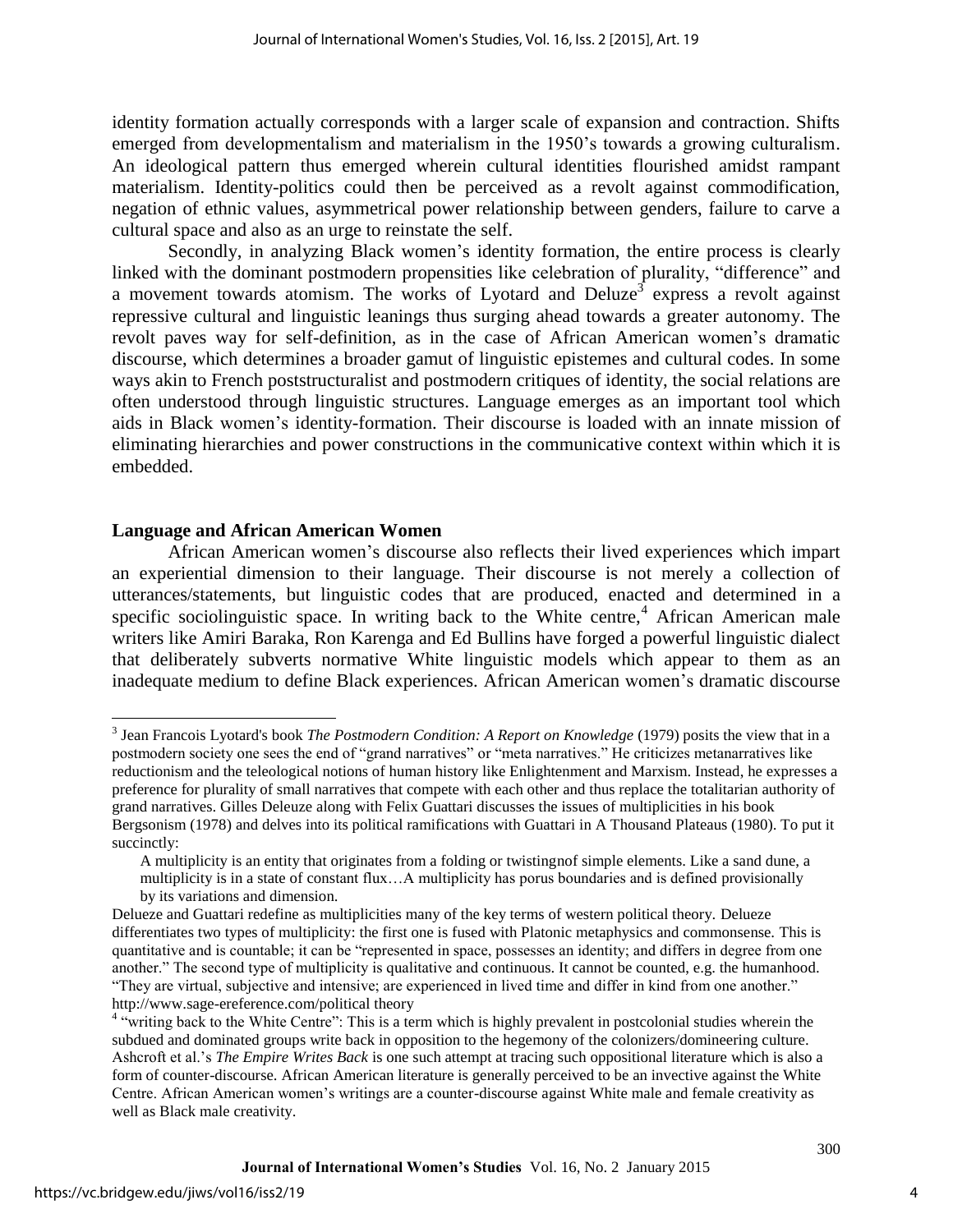is a triple-edged weapon in providing a linguistic blitzkrieg against White male, White female and Black male linguistic constructedness. It is not a genteel language aimed at merely catering to the aesthetic cravings of a White audience since it basically offers a powerful critique of White values.

African American women's writings can hardly be separated from their horrendous past of lynching, slavery, rape, miscegenation and the like. It thus establishes a nexus with truth, power and knowledge. Seen from this perspective, the truth expressed in African American women's discourse emanates from their historic time, geographic locations and their particular socio-cultural predicament. The truth has the power to dispel negative images of Black American women and replace them with realistic and positive images that empower and validate their psycholinguistic terrains. African American women's discourse is thus an attempt at knowing the truth in order to strike at the root of the dominant power centers that represents African American women as inferior. It takes a cue from Cixous' *ecriture feminine* and hence will "always surpass the discourse that regulates the phallocentric system [...] it will be conceived of by subjects who are breakers of automatisms…[whom] no authority can subjugate." (Selden 142). It is also a dissent against color-blind euro-feminist linguistic patterns. Although the Black women might agree with Cixous' use of language as a product of a gynocentric experience, their specific burden of the past is evident in their writings. Cixous contends that: "Women must write through their bodies, they must invent the impregnable language codes […] submerge, cut through, get beyond the ultimate reserve discourse" (Selden143). While white feminist discourses celebrate their sexuality through their language, the bruised history of the commodification of African American women's bodies and their liminal status are captured in their writings.

Language thus becomes an important means through which they strike a territorial claim. The playwright Ntozake Shange mentions "As a people in exile, land or territory becomes terribly important to me […]*That's why I live in language* (italics mine)" (Neal 95). It is crucial to note here that Shange is here fusing the geospatial territory with language. She finds a safe haven in language which both articulates her deepest anxieties and keeps alive her creative self. Nikki Giovanni's poem *My House* also illustrates this effort to stake a territorial claim:

...it's my house and I want to fry pork chops and bake sweet potatoes […] my windows might be dirty but it's my house. (www.ralphlevy.com/quotes/myhouse.html)

The "house" is a metaphor for language. The poet is actually trying to establish an ownership not with the physical house but with the language. English may have been the colonizer's language, but the poet/persona is now claiming it as her own. Since English is not sufficient, the speaker suggests that people should try to speak "through it."

english isn't a good language to express emotion through mostly I imagine because people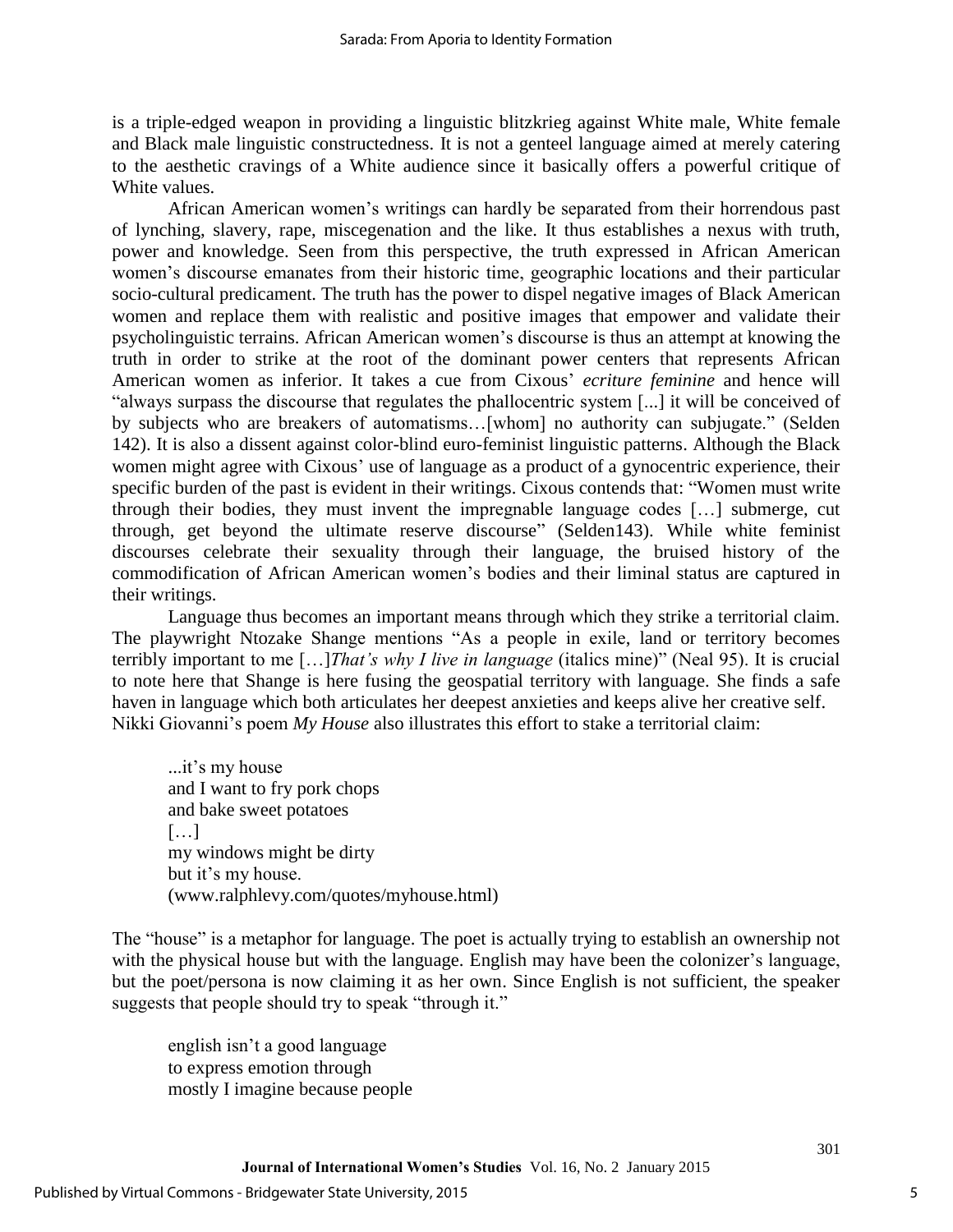try to speak english instead of trying to speak through it (www.ralphlevy.com/quotes/myhouse.html)

Black American women contend not just with the English language, but also with its deep patriarchal bias and ultimately language itself which can generate a series of transcendental signifiers without ultimately arriving at the signified. Language by itself only attempts at naming the unnamable and women's language is doubly muted, since it needs to devise a new vocabulary to create their gendered epistemes.

It is crucial to remember that the African American discourse both precedes and transcends the printed text. Its expression could be traced to its interesting tradition of oral literature like the spirituals and lullabies of the slave women whose plaintive anthems merged their contemporary situations with their nations of origin. Chinosole uses the term "matrilineal diaspora" that "defines the links among Black women worldwide, enabling [them] to experience distinct but related cultures while retaining a special sense of home as the locus of self-definition and power." (Braxton & McLaughlin 379). The special connections made with the ancestral land establish a geospatial connection to their language. It is a crucial link in the diaspora which gives them linguistic rootedness. It is modified to suit their needs and is a weapon with which they dismantle the linguistic constructedness that they encounter. The language was promoted intensely during the Black Arts Movement. The current contour of African American English owes its genesis to the times the race remained jeopardised in immense civil conflicts.

## **Sonia Sanchez and Language**

Sonia Sanchez's noteworthy essay "Sounds Bouncin Off Paper" (2007) refers to the initial perils faced by the race in the process of consolidating their language. Being a significant member of the Black Arts Movement who also intricately worked hard to incorporate a female dimension to the movement, she narrates the hardships that the other activists like Eldridge Cleaver, Baraka, Bullins and Marvin X also had to endure in San Franciso. The financial austerities imposed on them did not deter their spirits but only prompted them to work harder to promote Black language and literature. In fact, she states that when people saw themselves and heard themselves in their own dialects it imparted a special sense of ownership with the text and the language. Sanchez contends that one of the pioneering champions of the African American discourse was Malcolm X since he had infused the cadence and rhythm of Black English in his speeches which held the audience spellbound. By using a distinctly "Black dialect" he infused the authority to use the language with assured dexterity and power. A host of other writers quickly joined the bandwagon to accomplish their linguistic mission:

What caused me to use Black English? It came from reading Sterling Brown. It came from reading Langston Hughes…Miss Margaret Walker. It came from reading people who were using Black English and celebrating people who spoke Black English…I realized that there was some story and history for us to do that. (Sanchez 2007:96)

Most importantly, Sanchez posits two interesting theories: The feminine theory of language and the womb theory of language. To analyze the former, she posits the philosophy that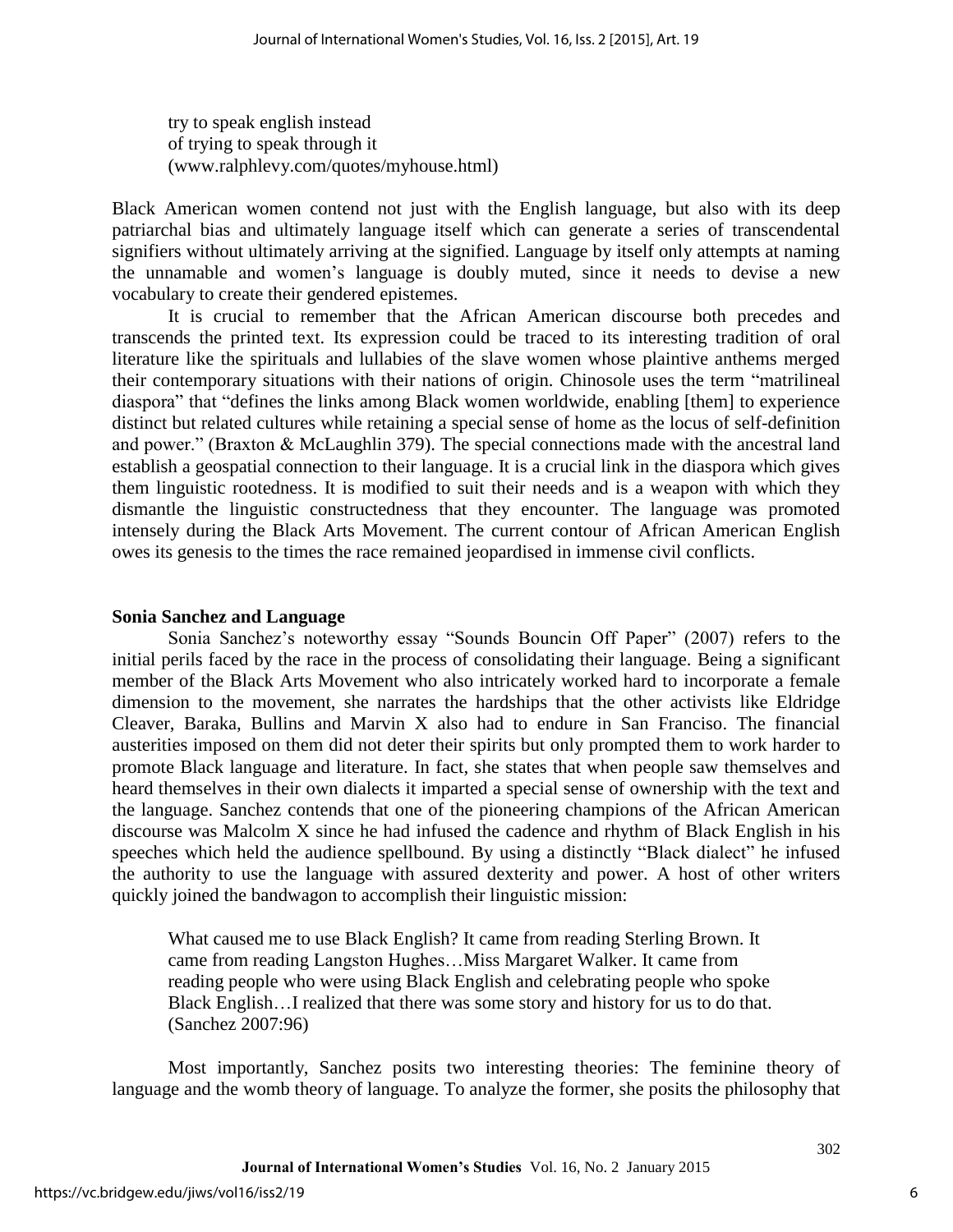language is itself feminine on account of its immense potential to create. This generative power of language is also endowed with certain amount of sexual pleasure:

I have a theory that language is a woman. I've always thought it. When you finally bring out the beauty of it, you cry, you scream. You have the same feeling as if you were having sex...when we speak this Black Language we are bringing forth the beauty of our souls. (Sanchez 2007:96)

Sanchez is here paying a rich tribute to the procreative power of language which is therefore feminine. It is also in some ways akin to Cixous' notion of jouissance<sup>5</sup> that permits a certain sensual or rather orgasmic pleasure in the process of creating it. For Sanchez, sex has the capacity to create and generate new forms of language. Hence, she also propagates a "womb" theory of language when she writes:

Look at this language that came out of our womb. Look at this language that we gave birth to. That is why to me Black English is a woman. *It came out of our loins to say we existed.* (Sanchez 2007:96) (emphasis mine)

The English that African American women have created is that which has come out of their interiors. The pleasure that one derives from it is simultaneously intellectual, sexual and maternal. In effect of owning the child the mothers can also "use language very hard and people feel offended by it" (Sanchez 2007:97). Hence the raw vocabulary that she deliberately employs in her works is consequential of the maternal prerogative that she exercises over her language.

Language is used by African American women with a certain amount of dexterity that makes them "word sorcerers". In the introduction to her work entitled *We Be Word Sorcerers*  (1974), Sanchez pronounces that African American women arrive as wizards of language that is imbued with a transformative power since it transmutes many into "human beings". Language instills them with a history since many African Americans have little knowledge of their past. But still they continue to be a "finished product of the American dream, nightmarish in concept and execution. Each one of us has survived to begin our journey toward Blackness" (97). Thus equipped with language, they tread towards self-discovery. In an interview with Zala Chandler, Sanchez not only acknowledges her linguistic indebtedness to Zora Neale Hurston, Nella Larsen and Jessie Fausset but also envisions that her discourse would pave way for an oppression-free world. Sanchez emphatically declares: "I can see beyond the year 2000. I can see a period when you won't have oppression […] we will be victorious. This belief comes from my understanding" (Braxton and Maclaughlin 364).

Sanchez's plays and poems are a significant attempt in this direction. She has considerably altered the contours of American stagecraft and its linguistic topography. If the dramatic language of a Baraka or Bullins is loaded with a strong note of protest, the women

 $\overline{a}$ 

<sup>&</sup>lt;sup>5</sup> Jouissance: The term is prevalent in psycholinguistics and French feminist theories. The word was first used by Jacques Lacan in a seminar entitled "the Ethics of Psychoanalysis" (1959-60). Lacan develops binary terms called "jouissance" and "pleasure". The pleasure principle, contends Lacan, functions as a limit to enjoyment. But the subject makes attempts to transgress the pleasure principle which is more of a pain that is named by Lacan as jouissance. The French feminist writer Helene Cixous adapts the term to describe a form of sexual pleasure that conflates spiritual, mental and the physical aspects of women's experience that almost borders on a mystical communion. It is the fountainhead of women's creativity and its presence unleashes women's potential to create. Its suppression hinders them from the process of creativity.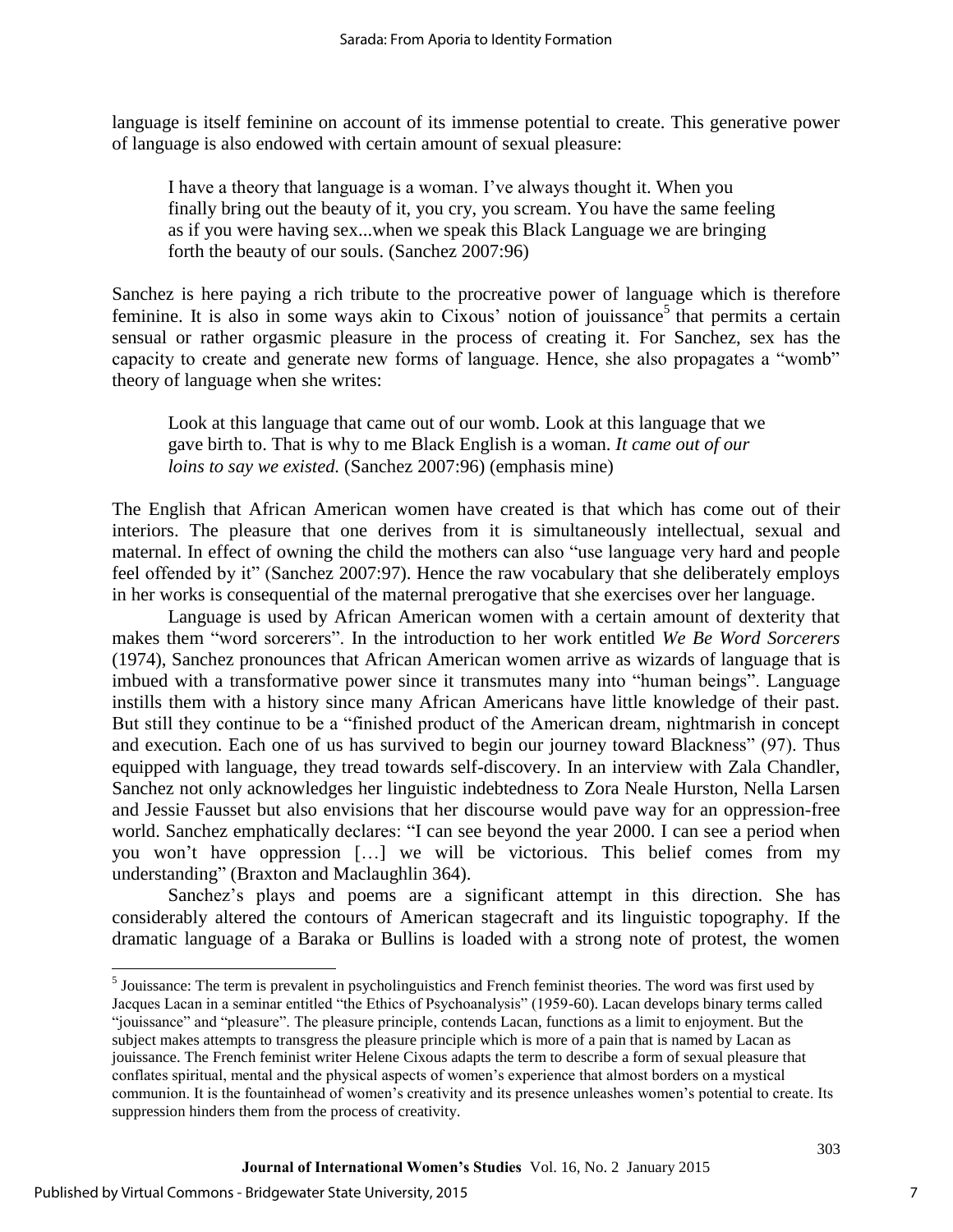dramatists load the language with strong bodily memories that act as gynocentric signifiers. While echoing many of the dramatists of the Black Arts movement who also used language with a raw intensity, Sanchez unhesitatingly lays bare her gender-specific experiences in her discourse. A significant example of this is a character named Black Bitch in Sanchez's play *The Bronx is Next* (1968). The play is set in a block in Harlem where Charles, a Black cop, a White cop, and Roland are engaged in the process of evacuation of the Black families. It is here that they encounter a defiant woman named Black Bitch. It is significant that she is merely named "Black Bitch", since Sanchez is sardonically referring to the negative Jezebel image that was circulated by the hegemonic White society. She is a woman with a difference as she refuses to entertain Black customers. Her hatred of Black men emanates from the fact of her failed expectations. Hence her language is the most vituperative and powerful when she directly confronts Black men or discusses them with others. When Charles, a Black cop, chastises her for "entertaining" a "white dude" (Sanchez 1968:81), she rather defiantly answers him thus:

BLACK BITCH: . . . I don't owe no black man no explanations 'bout what I do. The last man I explained to cleaned me out so, whatever you doing don't concern me 'specially if it has a black man at the head. (Sanchez 1968:81)

Her anger against Black men arises from the fact that they also ruthlessly exploited their own women, failing to provide them with any succor despite the fact of sharing a common racial origin. The pitiless exploitation of Black women by some men of the same race that agonizes her is best expressed in an irate language. Describing herself as a "smart assed black bitch", she considers herself as being "smart enough to stay clear of all black bastard men who jump from black pussy to black pussy like jumping jacks" (Sanchez 1968:82). All their talk about Black women is merely superficial as she has known many Black men including the "toms and revolutionary ones" (ibid 82) who fail to take cognizance of the real worth of Black women. The ingenuity of her seemingly harsh language arises from her day-to-day encounters with Black men who have failed to love her or her sons. So she pertinently questions Black men if they would ever be able to find women who could sincerely love them after the revolution is over. She vows to never allow Black men touch her. It is significant that her language is filled with love and motherly warmth when she refers to her two sons. Despite her harrowing profession into which she is clearly placed much against her wishes, she continues to cherish a future for her two sons. In fact her maternal vision is at loggerheads with the social image into which she has been cast into. Hence, Sanchez deliberately uses a different form of English when she describes her dream for her sons. She is proud of her sons' education and their abilities to love her despite knowing about her. Most importantly, she promises to inculcate in them the dignity of Black women:

BLACK BITCH: …I ain't educated, but I'll say-hold them in your arms-love them-love your black woman always. I'll say that I am a black woman and I cry in the night. But when you are men, you will never make a black woman cry in the night (Sanchez 1968:82)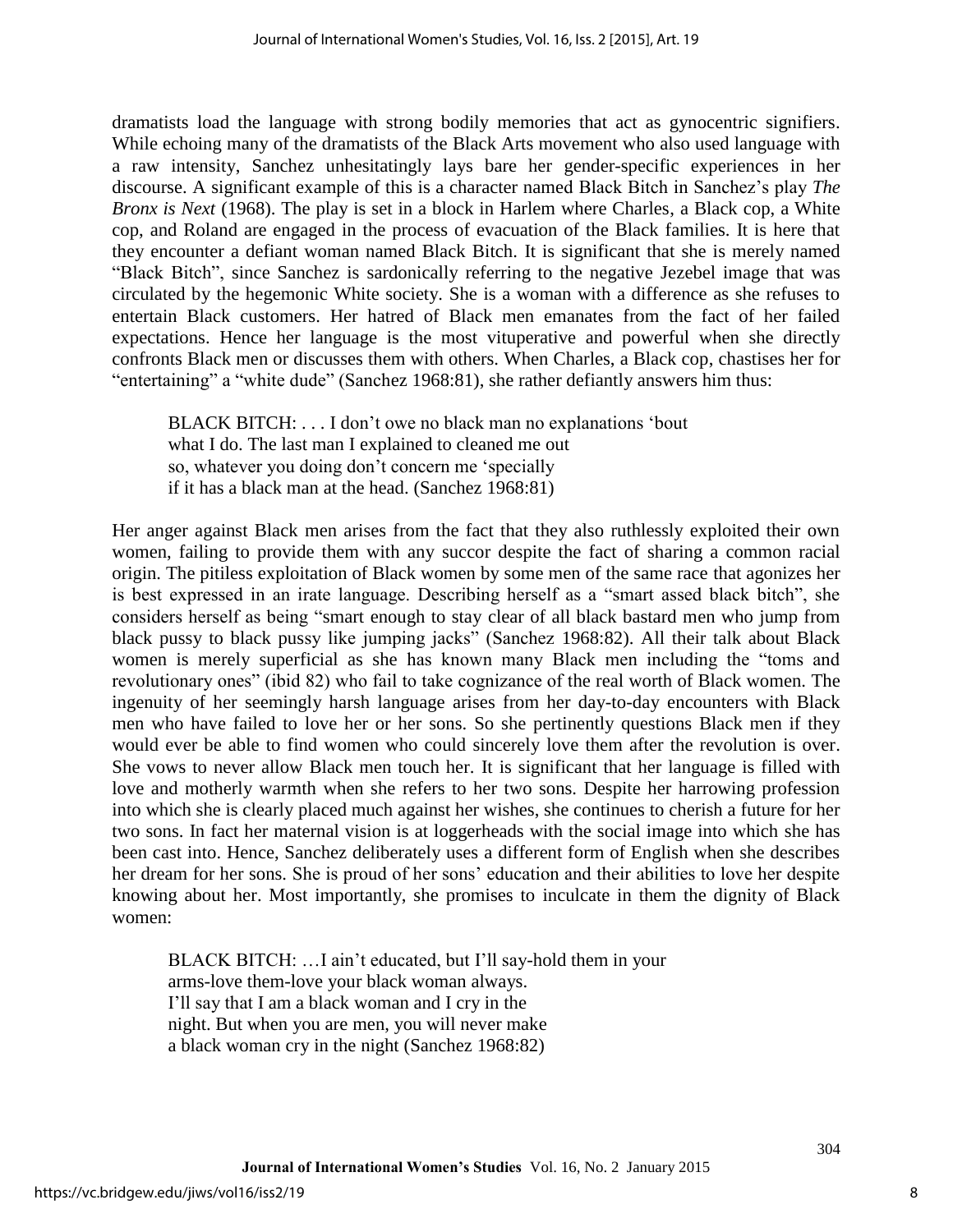The speech is significant in illustrating her strong motherly dream. Despite her lack of education in the formal sense of the term, she is still in a position to inculcate humane values to her children who she hopes to live as better human beings with specific dignity and respect to Black women, which she probably sees as an atonement for the sins committed by other Black men.

She is also painfully aware of the fact that the White men also consider women of her kind to be merely objects of gratification. When Roland questions her regarding the White customer who regularly visited her, she replies thus:

He comes once a week. He fucks me. He puts his grayish white dick in me and dreams his dreams. They ain't about me. (Sanchez 1968:82)

In fact his dreams are about his White wife and kids who wait for him. She is sorely aware of the fact that she is merely an object of gratification whereas his deepest yearnings are for his White family members. Sanchez is here depicting the depraved position that some African American women occupied in the '60s when this play was penned. The fact that remains clear is that she is not a part of the lived reality of the White cop who visits her once a week. Devoid of education, denied of equal social opportunities, with little economic resources to count upon, some of the Black women had to merely resort to flesh trade since they were denied their agency, owing to their lack of access to education, empowerment and rights. In doing so, they sadly had to comply with the Jezebel image perpetuated by the White American society. In fact the event could be perceived as a re-enactment of the exploitation of the Black women in the post-emancipation times. In a moment of frustration, she also linguistically reverts thus: "Wanna fuck me? Take it!" (82). Sanchez's language is both powerful and deliberate. Her so called "profanity" has been shocking only in an inventive manner. She in fact is legitimizing the gross realities of Black women through her plays which are filled with an innate power. Haki Madhubuti (Don Lee) contends that her language "…is culturally legitimate and genuinely reflects the hard bottom and complicated spectrum of the entire Black community" (Madhubuti 421). In fact, Sanchez legitimizes her discourse in a global context. Long before Shange, she has actually validated the language in an international framework. While her contemporaries like Baraka and Neal were experimenting with the African American use of English from a normative perspective, she was both freeing it from Standard White American registers and also adding a gendered dimension to it through her plays. What remains true of her poems is also true of her plays in her use of language. For instance her anthology of poems *Homecoming* (1971) can be branded as largely satisfying Baraka's demand for "assassin poems", because they "shoot/guns". This continues in her other poems like *We a BaddDDD People* (1970) which encapsulate the everyday ironies of Black women's existence in America. The same is applicable to her blatant expressions adapted in her dramatic discourse. Writing in Standard English would probably reflect only her "secondary consciousness" (Chandler 356). She prefers to write through her primary consciousness which is in fact deliberately aggressive given the times during which she was penning her plays. In an interview with Zala Chandler, Sanchez mentions how she was intentionally bellicose. It was a tradition that she had learnt from the legacies handed down by Malcolm X, Fanny Lou Harrier and W.E.B. DuBois. As she agrees: "I am aggressive, I will not deny myself" (Chandler 356). The linguistic belligerence is revealed through her blatant dramatic discourse as cited above. Her original use of language is an assertion of her African American woman's self which is needed as self-defence and a vindication mechanism. "…in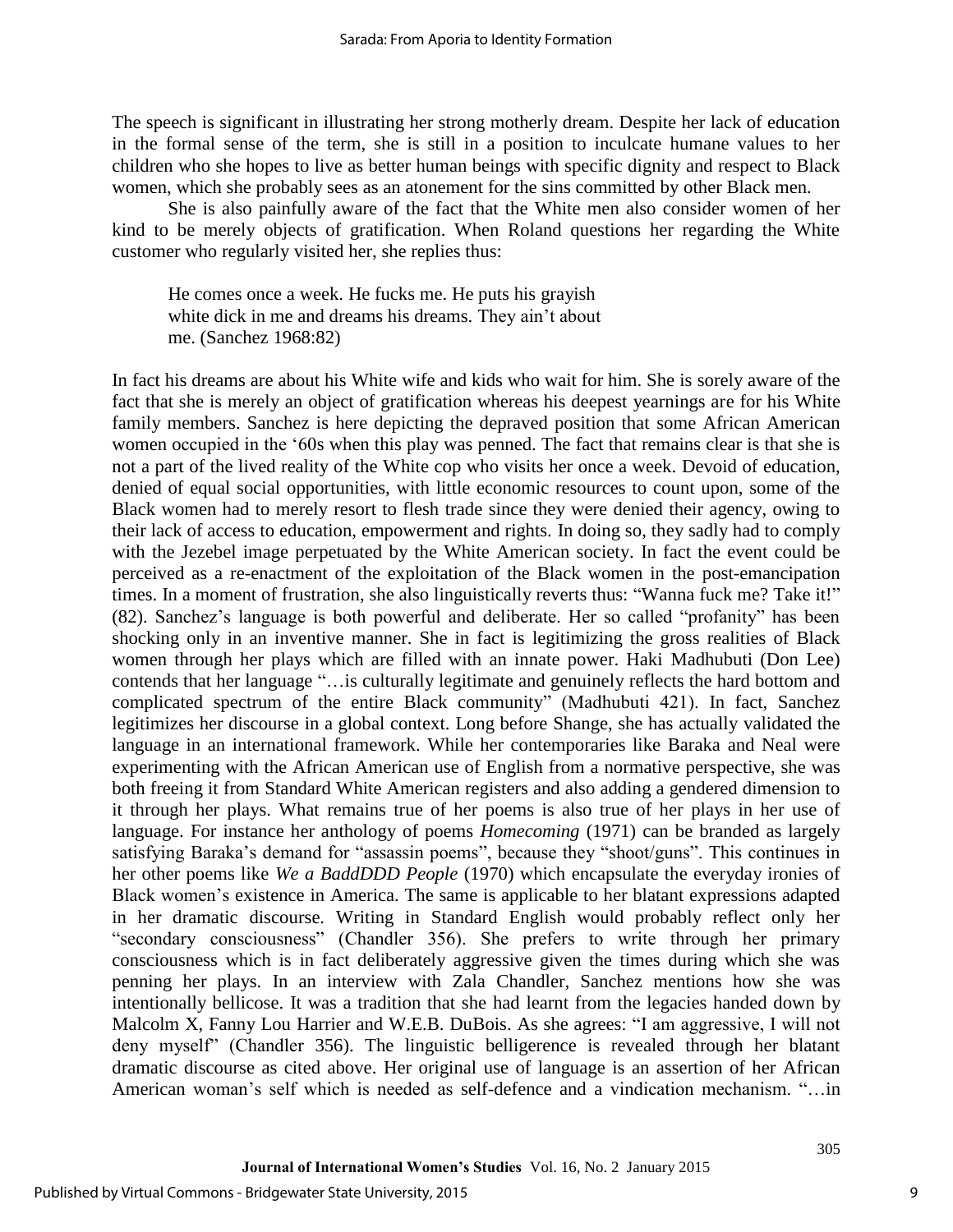order to defend yourself you have to move in an aggressive fashion" (Chandler 357). The aggression ends up in literary productivity with the aid of which she creatively re-invents herself.

## **Shange and Language**

Ntozake Shange, writing nearly a decade after Sanchez, still shares with the latter an innovative penchant to experiment with language. Shange's individuality lies in her unique understanding of the gendered difference of the emotional topographies from which language stems. This is because she realizes that language as a lived experience emerges from the milieu which one inhabits. As she mentions in an interview with Claudia Tate, if one grew up in a patriarchal environment, and also understood the maneuverings of that attitude, then, there would undoubtedly emerge a struggle against it because it undoubtedly oppresses another section (see Tate 151). As an alternative to what is lost, one needs a substitutive value system that would reinstate the dignity of the oppressed group's identities. A new language needs to evolve which takes cognizance of the presence of the "othered" in the linguistic domains. Hence, in a way, like her predecessor Sanchez, Shange evolves a speech of her own. Two important things need to be borne in our minds to appreciate the language of Shange: her understanding of the need for an emotional vocabulary with regard to women's language and also the emergence of her discourse from her self-consciousness.

In a conversation with Tate, Shange makes an open statement that disturbs the phallogocentric suppositions of language: "Men don't have an emotional vocabulary that is as highly developed as women's because women have been taking care of other people all their lives" (Tate 152). Shange suggests that language grows out of gender-specific experience. The experiential nature of human language being an undeniable fact, she perceives the needs to develop an idiom of her own to create a total theatre. Her "self-consciousness," she contends, emerges when she is "battling with" herself "to let go of something" (Tate 152). What she lets go is the deeply instilled patriarchal definitions of the self and language. She admits that she had created both *for colored girls* and *boogie woogie* during moments of emotional intensity: "…as weird as *this is*, *this* is truly how I feel. Therefore, if I write anything else, it would be a lie. So as long as I'm thinking about *this*...you have to see it too" (Tate 152). All of her language is aimed at evoking an emotional response. She does concede that her art is "primarily interested in evoking an emotional response" (Tate 156). The emotion and intellect are not two distinct faculties, but they are indistinguishably fused. Her unique poetic style is meant to revive "the most revealing moments from lives spent in non-verbal activity" (*Unrecovered Losses* 7). It is a ceremonial ideal that she imparts into African American women's discourse through her choreopoems which fuse song, music, dance, poetry and magic. Theatre is itself a ceremony which illustrates her firm faith in her African roots since she establishes a nexus with her home country in a creative manner. This form was first initiated by Glenda Dickerson between 1967 and 1968 where she merged poetry, drama and musical forms. Though Dickerson did not give it a name, Shange developed that form further and named it innovatively as a "choreopoem" which was a harmony of various art forms on the stage, creating a total theatre. Her theatrical discourse takes a non-linear form to cater to diverse experiences that colludes against racist and imperialistic western hegemonic models. As she mentions in an essay she intends to "demolish the notion of straight theater...refuse to allow playwrights to work without dancers and musicians". The realistic theatre of America is inadequate for her: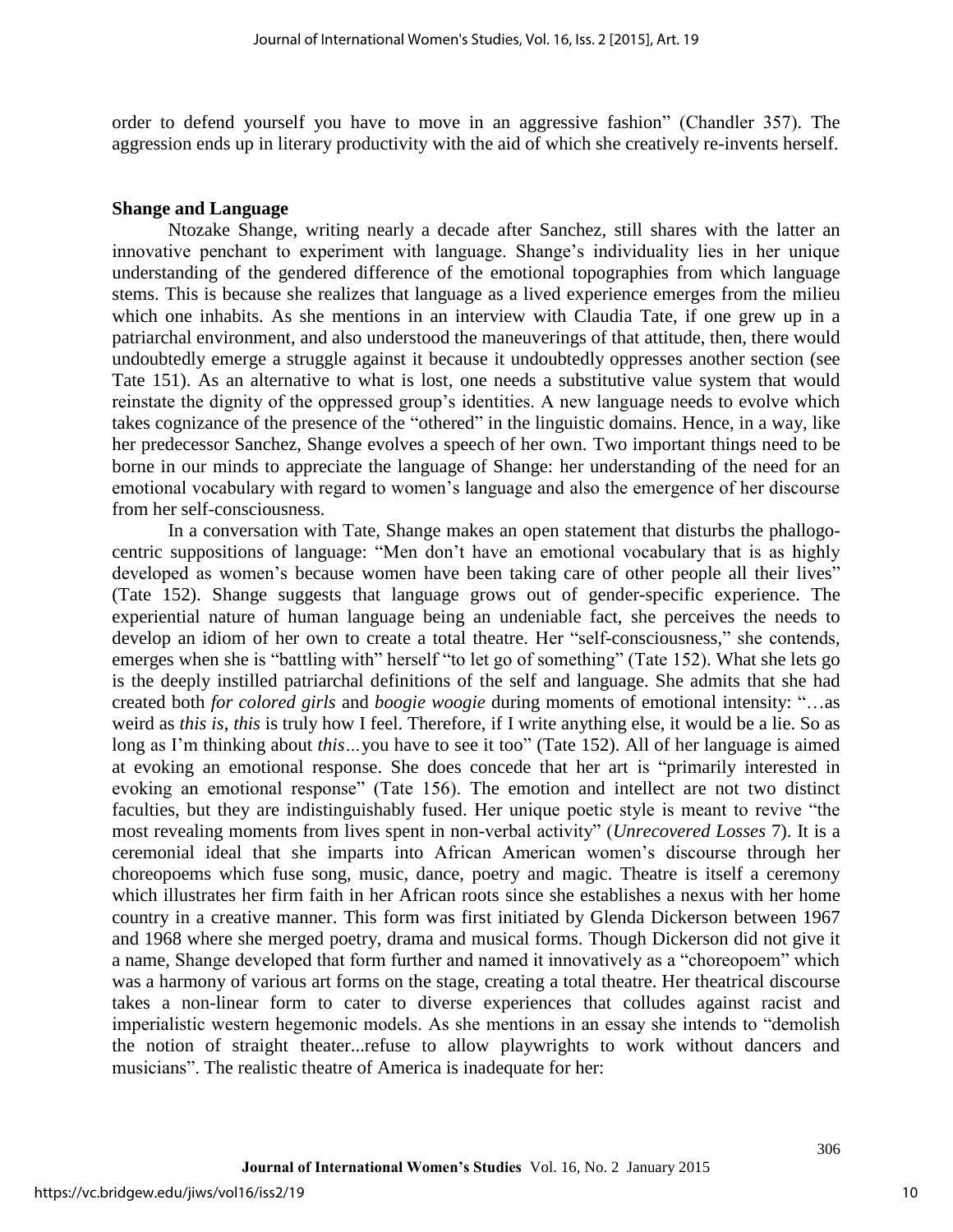as a poet in american theatre/I find most activity that takes place on our stages overwhelmingly shallow…I insist on calling myself a poet or writer…i am solely interested in the drama of the moment... 'the perfect play' as we know it to be/a truly european framework...cannot function efficiently for those of us from this hemisphere (*Unrecovered Losses* 7)

Hence, she demands an interdisciplinary theatre that surpasses merely the printed text that may simultaneously appeal to all our senses.

Shange's discourse could be perceived at two levels: the printed word and its attempts at transcending the written text through her use of bodily semiotics. To delve into the printed text, Shange experiments with the spoken word in her unique fashion. She deliberately uses the lower case in her printed text. She concedes that she likes the very way the lower case alphabets look on the page. She considers it "boring" to look at pages where all the first letters are capitalized. Her choice of the lower case is also attributed by her because this particular style provides a "visual stimulation" along with words (Tate 163). In her use of the first person pronoun the capital "I" is rejected and she instead uses the lower case "i", which looks like a "ball dancing on a single jet of water (which) suggests flexibility and the possibility of movement" (Wisker 36). This particular choice of style imbues a strength not just for writing but also for reading since the reading process itself, she feels, is stimulated. The process draws a more "rigorous participation" from the reader. In her spellings, she also habitually drops the final "g" in the gerund and also contracts the auxiliary verbs for a speedy delivery of words on stage. It is used to eliminate power structures and hence her discourse is a move in the direction of linguistic democratization. Language to her is aimed at a particular effect of consciousness rising. It is aimed to unearth the richness of the unconscious emotional responses to being alive. In her debut play *for colored girls who have considered suicide/when the rainbow is enuf* she uses the word "lady" as opposed to woman. Though she uses the lower case to also denote the lower status accorded to African American women in the society, she prefers to call them "ladies" suggestive of the dignity of the class which the women actually deserve. In the process she re-defines African American women with a term of reference with which only white women were hitherto addressed in the society. Language is thus used by her to re-position the status of women of her race.

Along with the printed text, African American women's body language is also an intricate aspect of the discourse to vindicate the African American women's place. Since a large quantum of the linguistic determinacy of African American women's writings spring from the fixed notions attributed to their bodies, bodily semiotics remain a seminal aspect of her theatrical discourse. She strategically adapts two methods to vindicate the bodily contours of African American women on the stage. Firstly, she uses dance as an effective form of theatrical communication to restore the dignity of the Black woman on the American Stage. In her collection of essays titled *See No Evil* she remarks how she personally discovered herself through dance. The dance was by itself a form of intense creativity: "The freedom to move in space, to demand of my own sweat a perfection that could continually be approached though never known was poem to me, my body and my mind ellipsing for the first time in my life" (*See No Evil* 14). The dance connects her not just to the world of her ethnic roots but to the primal space itself thereby fusing her with the primordial elements of the universe which was hitherto an "unconscious knowledge of being in a colored woman's body" (*See No Evil* 14). All forms of bigotry melt down and the body and the soul together progress towards higher levels of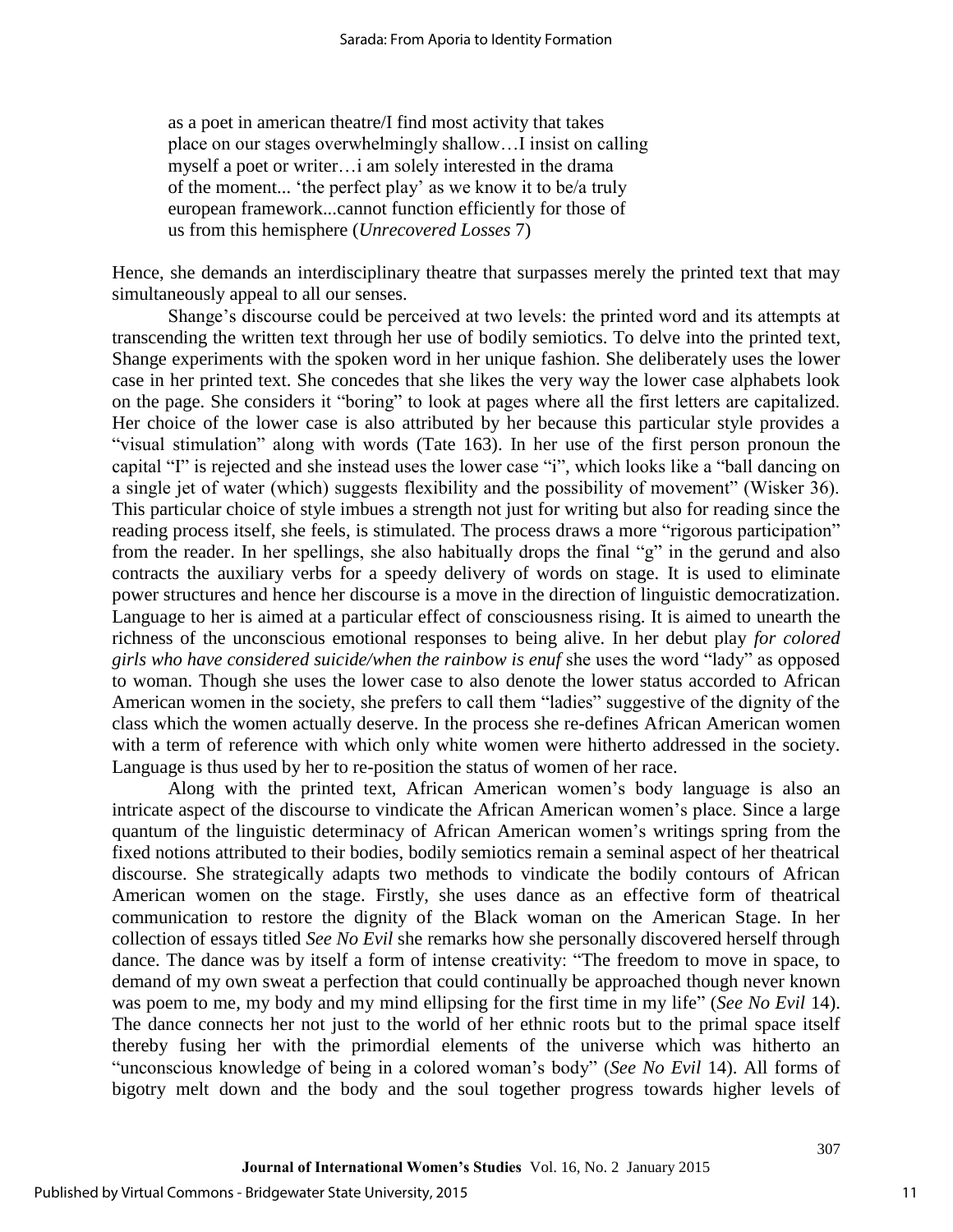consciousness. The dancer and the dance are hard to separate and the two remain inextricably fused to create a novel theatrical communication.

A second mode through which Shange justifies African American women's bodies in her plays is through stylized language that asserts itself on the theatrical space. In *for colored girls* the lady in green is hated by her Black lover on account of her big thighs, loud laugh, her unmanicured fingers, unpedicured toes, dark arm and the like. But she wins her freedom since; she does not care to impress the white society with contrived alien looks or an artificially polite bodily semiotics.

I want my calloused feet and quick language back in my mouth (Shange, *for colored girls* 52-53)

Her language signifies her self-actualization, since she also uses the first person nominative, objective and possessive pronouns deliberately to vindicate her racio-sexual stance in a rather inimical milieu (Wisker 32). Layla in *boogie woogie landscape* is initially a victim of alterity, but later changes her stance and tries to ascertain herself through her stylized body language. Okra in *from okra to greens* (1985) uninhibitedly discusses her sexual gratification and uses it as an effective means of combating male power. Indeed her language does reveal the inadequacy of Standard English to reveal the particular racio-gendered experiences attributed to African American women. In the prologue to *See No Evil* Shange mentions that: "Worlds like words for a woman who is a poet and a mother are confusing/overlapping, contradictory […] & exciting" (p iv). Since the language remains inadequate, she devises her own indigenous discourse to lay bare the emotional topography of her protagonists.

## **Conclusion**

It is noteworthy that both Sanchez and Shange as poets of the theatre are alive to the element of music with words. Words have a specific rhythm and music which they hear. Sanchez states thus:

I always hear the music when I write. The difficulty before was that I did nothing with it. I might have made a notation...or I might have searched out words, or I might have written things in a choppy manner that would give a sense of musicality. But I always heard some distant music. (Sanchez 2007: 98)

These words of Sanchez draw an apt comparison with the following statement of Shange:

Basically, the spellings reflect language as I hear it…It's as if somebody were talking to me…sometimes I'll hear very particular rhythms underneath whatever I'm typing…For instance if I'm hearing a rumba, you'll get a poem that looks like a rumba on the page. So the structure is connected to the music that I hear beneath the words. (Tate 164)

Both these statements are worth noting since they reflect the music involved in African American women's creativity. African American life reverberates with poetry, music and dance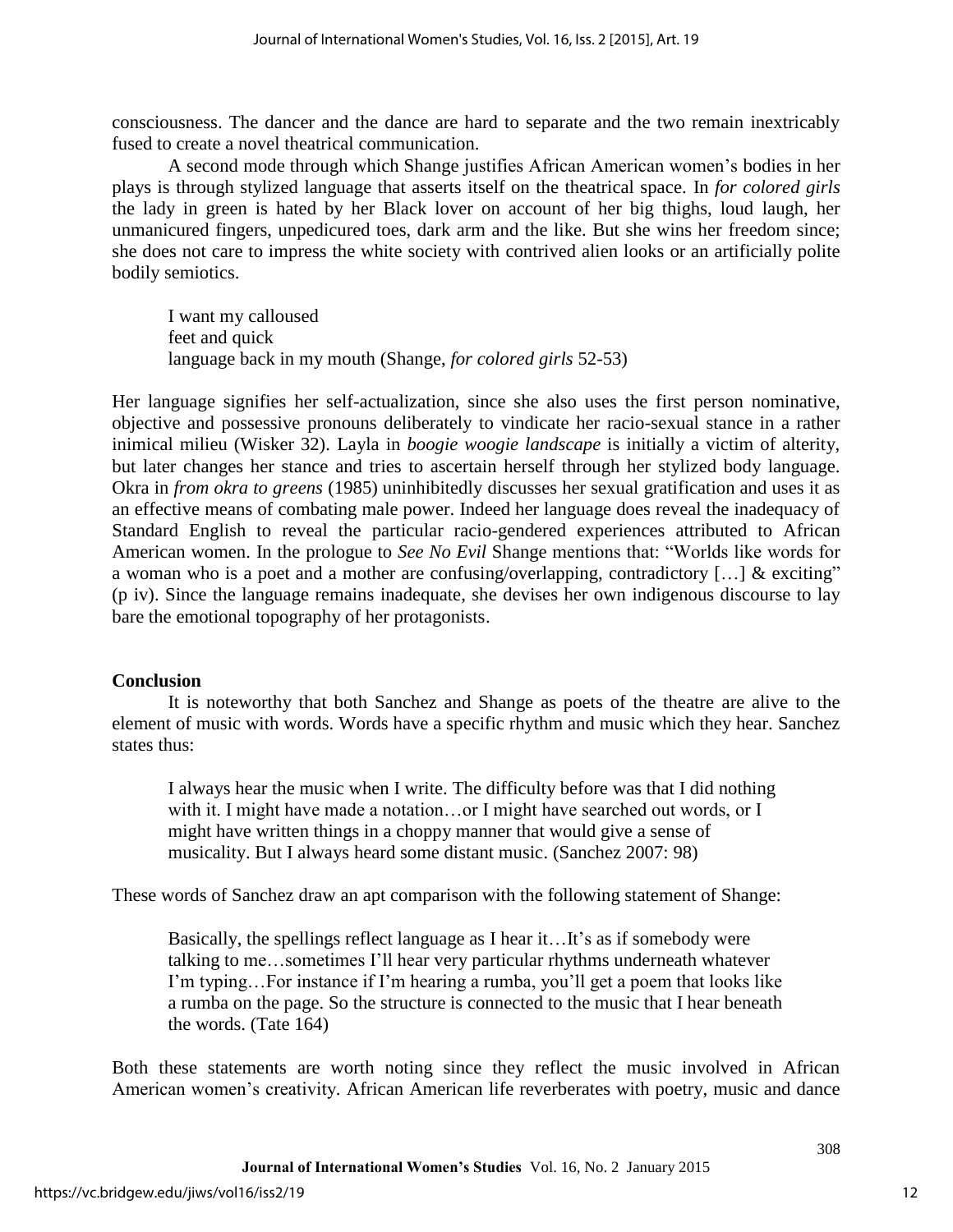also integral aspects of African American women's theatre. Jazz which defined Black American life of the '60s was another major influence on their language. Their ancestral heritage is yet another crucial factor that has shaped the black women's discourse in America. Towards the end of her essay, *Sounds Bouncin Off Paper*, Sanchez narrates the mammoth impact that her grandmother had made on her life in shaping her discourse, revealing the beauty of the native accent and its vitality which is in some ways akin to the views of Walker.<sup>6</sup> Despite her lack of education, her grandmother had spoken a vernacular whose beauty affected her soul.

My grandmother spoke Black English. She wasn't "an educated woman". It was her language and I used to imitate that language…because it was so pretty…I didn't have the knowledge to appreciate it at that particular time but I knew that I was in the midst of beauty. (Sanchez, 2007 99)

It is that native beauty of the African American language that Sanchez attempts at re-creating in her dramatic texts.

Overall, the discourse of these women writers embodies their experiential knowledge which is aimed at vindicating their racio-sexual stances. Their language is not a mere collection of ad hoc statements, but those that remain enacted in a particular sociopolitical and cultural contact zone that is validated by the realities of their lives. The knowledge that is thus produced is powerful. Shange remarks in a response to a New York reviewer who charged her with having damaged the English language thus:

the man who thought I wrote with intentions of outdoing the white man waz absolutely correct. I can't count the number of times I have viscerally wanted to attack deform n maim the language that I waz taught to hate myself in …i have ta fix my tool to my needs…so that malignancies fall away/leaving us space to literally create our own image. (Foreword, *Three Pieces xii)*

Identity politics as is seen in these writers does display a large quantum of aggression as an answer to the denigration, exclusion and contempt they experience in the repressive milieu. It is an answer to the disintegrative forces of the modern world where the centre fails to hold. The artistic fruition of writers like Sanchez, Shange and other women writers does not mean that the final identity has ever been established by these women writers. Erikson contends that the process is continual and never ending. It is dynamic and ever-evolving, continuously shaped by a

 $\overline{\phantom{a}}$ 

 $6$  An acknowledgment of the genetic aspect of creativity through their grandmothers is also a fact acknowledged by Walker in her famous essay "In Search of Our Mothers' Gardens". Although Walker accepts the fact that their grandmothers were indeed springs of creativity, she bemoans the fact that these women's creativity remained unharnessed and unvented under the cruel system of slavery which led to their psychological oppression. To cite from the text:

<sup>...</sup>these grandmothers and mothers of ours were…Artists; driven to a numb and bleeding madness by the springs of creativity in them. They were Creators who lived lives of spiritual waste because they were so rich in spirituality which is the basis of Art… (Mitchell 402)

But Sanchez's grandmother (probably not a slave) did exert a positive influence on Sanchez's psycholinguistic terrain thus triggering her to new modes of creativity.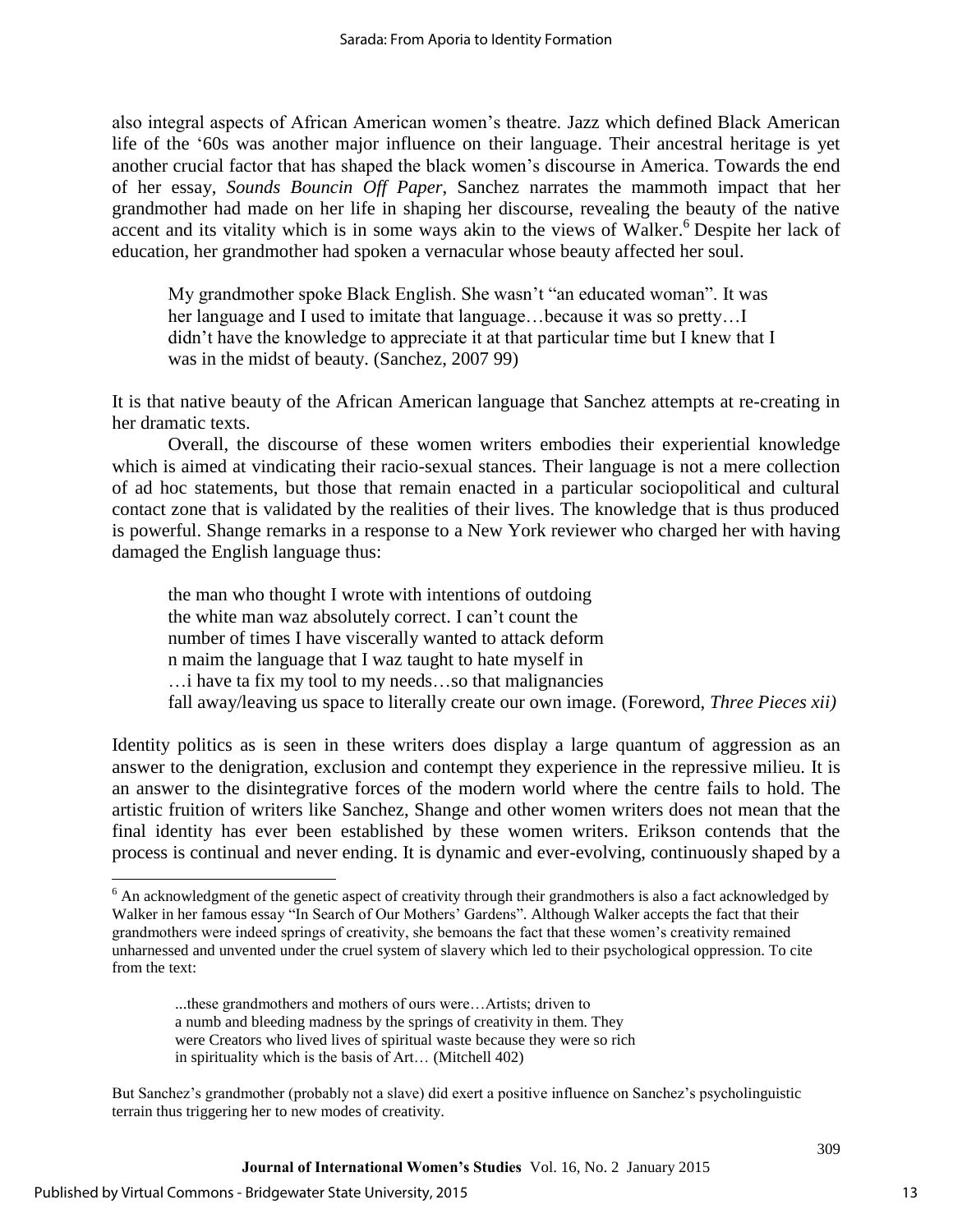creative self's direct experience in the world and also as a perception of the interaction between the self and the others. To assert one's superiority in an offensive manner would only lead to what Erikson would label as "pseudospeciation".<sup>7</sup> To combat this process, African American women writers like Shange create holistic identities as is the case in her *for colored girls*.

Language is used by these writers with a creative vengeance. Sanchez and Shange present a discourse that is both a part of and deviant from the dominant linguistic patterns. Sanchez for instance challenged the notion of aesthetics deployed in Black Arts Movement. She inserts a feminist voice in the Black Arts oeuvre, which was essentially male. By creating an exceptional discourse she has innovatively created a linguistic identity for African American women writers. Shange soon followed suit. Together, they have interrogated the gendered spaces in the Black discourse and have thus written back to the dominant cultures.

<sup>&</sup>lt;sup>7</sup> The concept of pseudospeciation grew from Erikson's contact with Konrad Lorenz and the biologist Julian Huxley in a symposium in London in 1966. Lorenz attributes the term to Erikson although he put the term to an indigenous use. He sees the human race as the only odd species in the natural world which lacks inhibition about killing its own members unhesitatingly. This, to him is the cause of war. Erik Erikson on the other hand defines the term both in respect of the evolution of human beings in societies and also the psychological development of the individual. Instead of a holistic perspective of the entire human race, the pseudospeciation instinct in human beings makes him imagine his nation, caste or his class to be superior to others. It is linked to the development of identity and its negative impact makes the individual/group suppress and dominate the so called inferior ones (see Welchman 102).